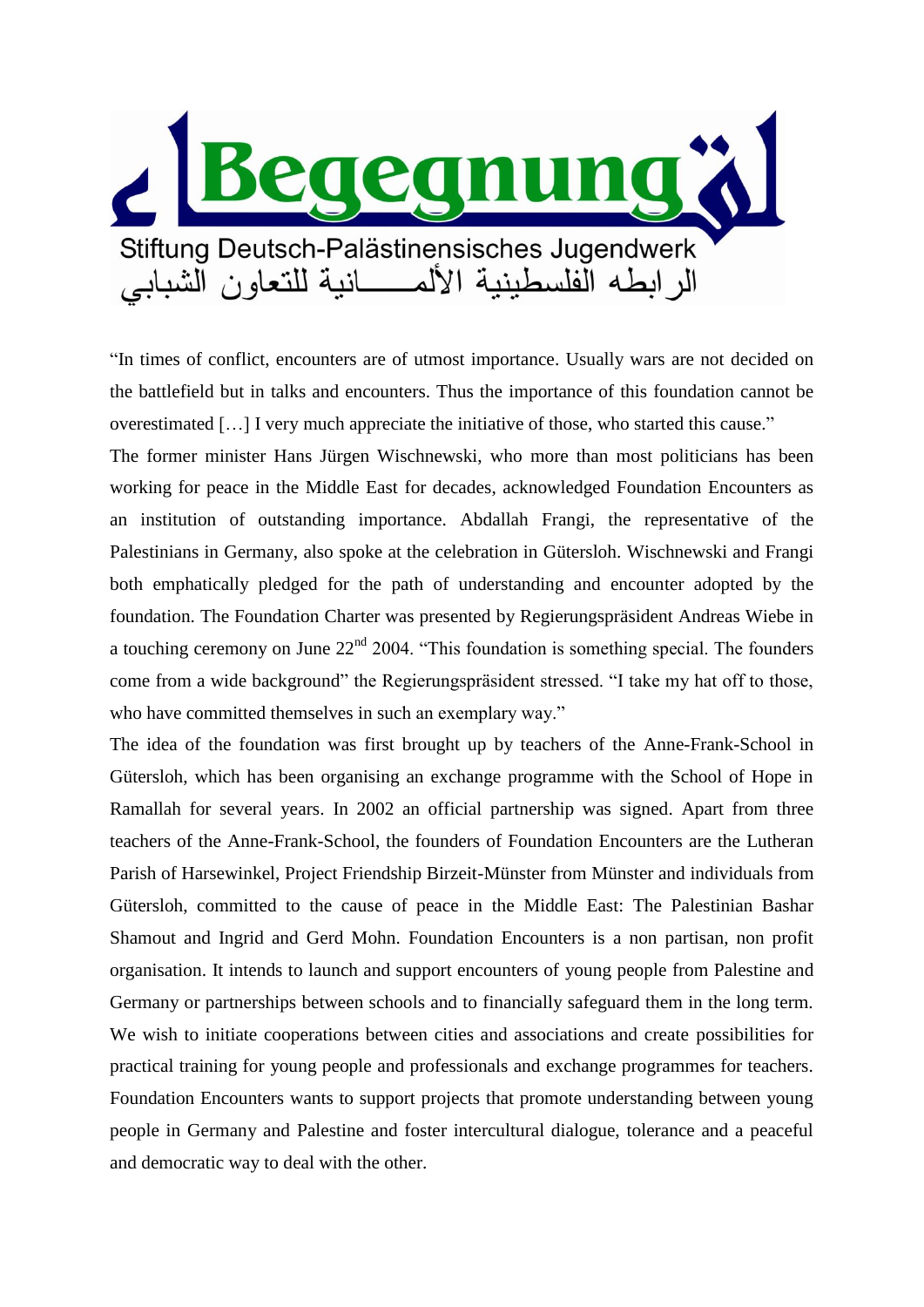As Martin Liebschwager, the Harsewinkel Parish Priest and co-founder of Foundation Encounters stressed in his opening speech: "We are all consternated by the misery of the people in Palestine, of young people, who by the experience of war are led into a world, where violence is the only means of achieving ones goals. We are concerned about the growing speechlessness of the people in the region and the public opinion in our country. We've become used to the violence in Palestine and hardly become aware of it among soccer results and everyday news. We want to break this speechlessness and give a voice to those people, to let them know, that they are not forgotten and to help them get to know a different reality. Foundation Encounters is a small seed of hope, which hopefully will grow into a huge tree, under which many people may find peace, harmony and respect for their own personality".

In an urgent appeal for negotiations and understanding, the former minister Hans-Jürgen Wischnewski criticised recent attempts of the Israeli Prime Minister Ariel Sharon to set rules bypassing the Palestinians and neutralizing Arafat. "Peace can only be found in a mutual agreement, it cannot be dictated by one side. Both sides have to be part of it. On the other hand, he also criticised the suicide attacks, which he strongly disapproved of. "They do not help the cause of peace". He considered them to be an expression of deep despair. "I want to stress quite clearly: These suicide attacks do not help to gain any sympathies. They damage the image of the Palestinians in the world." The freeman of the City of Bethlehem considers it to be his task "to help the Palestinians to win respect in the eyes of the world."

Hans-Jürgen Wischnewksi pointed to the opportunities a foundation like Encounters may open in view of the set-backs of the Middle-East peace process. "Just imagine what it means to those, who are enclosed over there, to get an opportunity to come here. I think, last year 15 young people came here, hosted by families, and got to know our life. And our young people got in insight into the difficult lot of the Palestinians." Wischnewski suggested a meeting of Foundation Encounters with initiatives and members of the Parliament of the Land NRW, who are working for peace in the Middle East: For example representatives of the twin towns Cologne – Bethlehem, Project Friendship Birzeit-Münster and members of the German-Palestinian Group in the Länder Parliament. "We should get together as soon as possible to work out how we might increase our efforts, because this is urgently needed. […]

Wischnewski appreciated Foundation Encounters, when he said: "This is of great value", and he expressed his best wishes to the founding members: "I hope you will be successful and many young people over there and here can be reached. May our work serve peace and thus the people. There is no understanding without encounters." Guest speaker Abdallah Frangi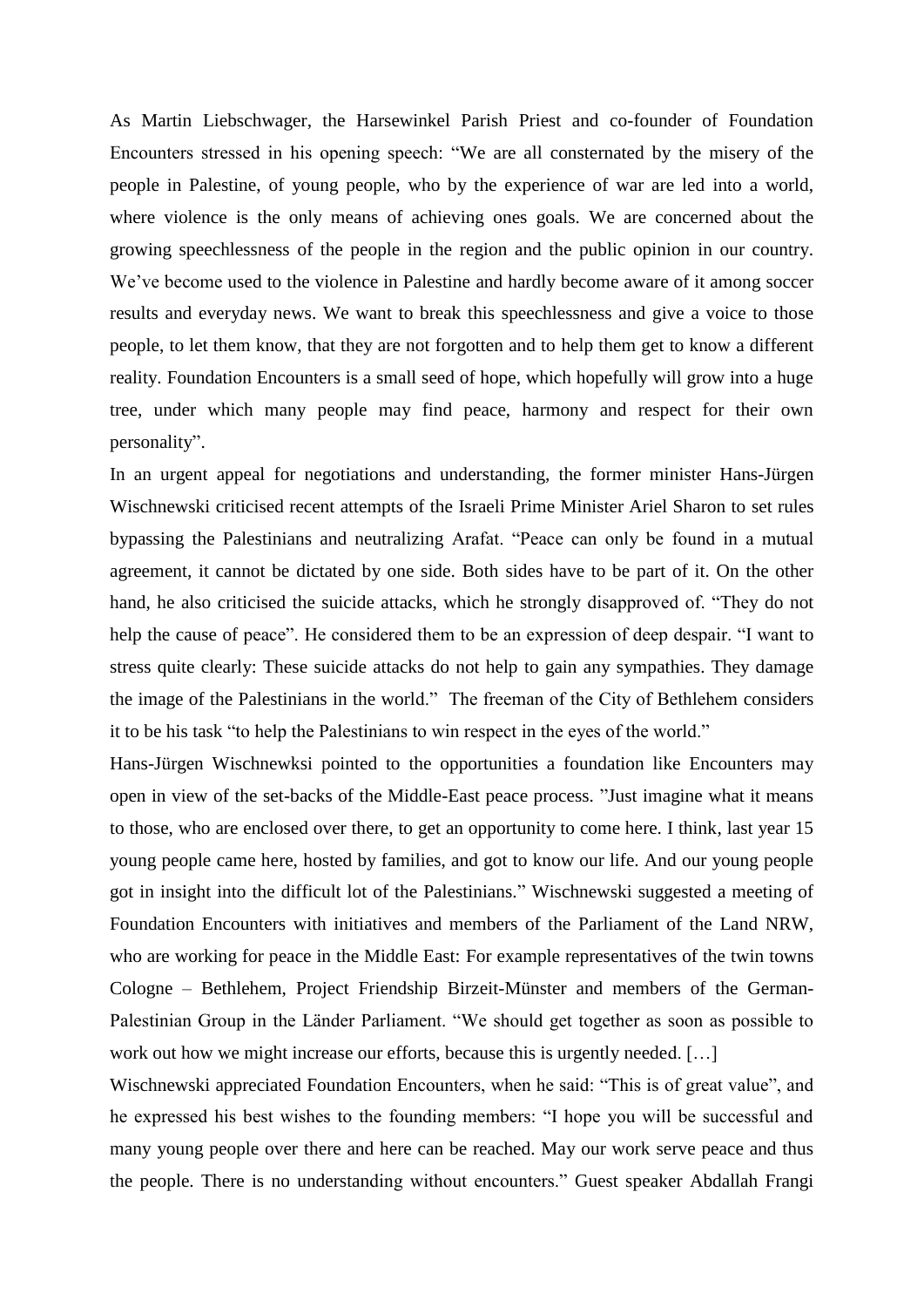agreed with his friend Wischnewksi: "Peace in the Middle East cannot be based on a military solution." Frangi expressed his thanks to Germany for its various support in the building up of an infrastructure in the Occupied Territories and for bringing about encounters between Israelis and Palestinians. "Especially in times of conflict this new foundation is an important contribution of the people itself, to bring about peace in the Holy Land." He urged individuals and governments to get the courage "not to keep quiet if confronted with injustice. "I think this has been my lesson from German history: Not to keep quiet in the face of injustice. Not to support the Palestinians unilaterally, but to create a possibility for peace, a peace that is based on the principles of freedom, independence, autonomy and human rights, a peace, that guarantees the right of self-determination of both peoples and ensures that both may live in freedom and independence, without being afraid of each other."

Frangi called for a coherent and viable territory for the Palestinians: "Today we Palestinians are ready to found a Palestinian state on a quarter of Palestine, quite a small area. But this quarter has to be viable and must not be cut up or fenced in. Frangi pledged a vision of encounters between young Israelis and Palestinians in Germany. "I hope that the day will come, when here in Gütersloh or in Münster, we will invite Israelis and Palestinians together with Germans, and they will talk, debate and work out how peace can be reached. Once we will have come so far, this peace will materialize in the Holy Land, a peace between Palestinians and Israelis. (…) . We must not give up our hope, but have to continue our efforts to realize them. I am convinced: We will succeed."

The mayor of Gütersloh, Maria Unger, said: "In view of the depressing problems in the Middle East and in view of the many reasons for despair, an idea or a vision might kick off new developments. When the overall designs of governments or states are missing, or at least seem to be not effective, it is even more important to start working on concrete, clearly defined projects, to make small steps to improve the situation. Unusual initiatives are necessary in a situation that seems to be stuck. Young people have to be strengthened and rescued from the vicious circle of hate and violence. This is what you have set as an aim of your foundation." Fritz Krüger, Mayor of Münster, agreed that Foundation Encounters is founded by courageous individuals in a seemingly desperate situation. "Any effort for peace cannot be valued high enough." He expressed his hope that the foundation "may succeed to incite a lot of people to contribute, so that many encounters can be enhanced and thus the aim of the foundation can be fulfilled. Peace is our most precious good".

In her closing words Marita Kappler from Foundation Encounters showed herself delighted of the good response and the many good wishes of all speakers.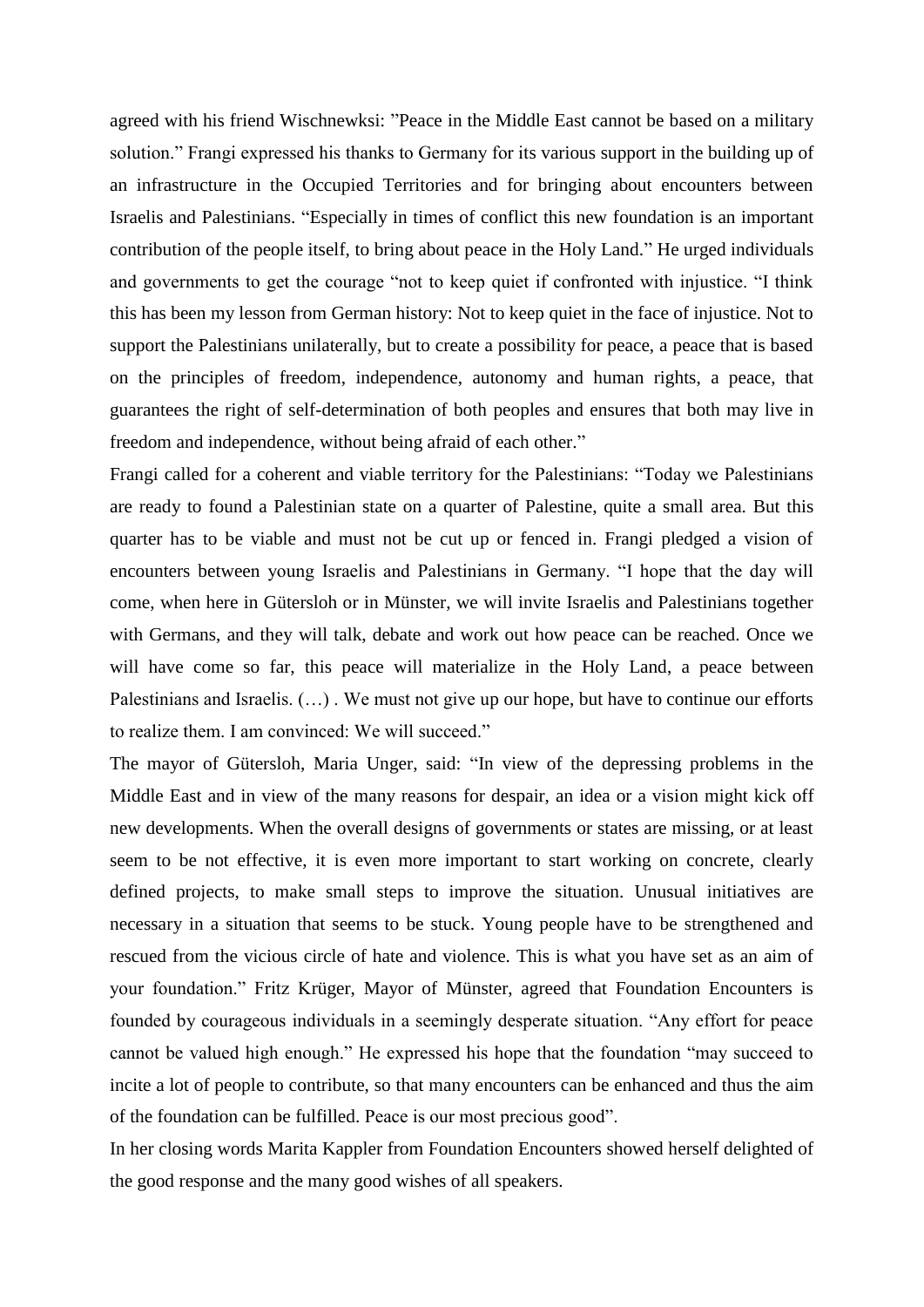"A stay within German families enables young Palestinians to escape their inconceivable conditions of life and to gain new strength and hope for a better future", Marita Kappler said. "We want to counteract the increasing propensity to violence and hopelessness. The experience of a different reality might release visions and ideas of a democratic, civil society, which the young people take back home. If you never experienced peace and democracy, you cannot dream of them, even less work to achieve them. Long term educational efforts and encounters are supposed to lay the foundations for a democratic and peaceful future. But these encounters are an important experience for young Germans too. Peace, freedom and democracy are no longer taken for granted. Confronted with the inconceivable conditions of life of their Palestinian peers, German students see their own worries and problems in a new perspective."

Statements from students, who participated in the exchange programme of the Anne-Frank-School underline the importance of theses encounters for both sides. "We were always deeply impressed by the readiness of all those involved, to challenge prejudices and fears and to reach out for each other."

Students from Gütersloh said about the visit of their Palestinians guests in July 2003:

"I have met extraordinary people, who are living in a completely different, hardly imaginable reality. I have never met young people so full of life and gratitude, in spite of their depressing situation […] The encounter with my Palestinian friends taught me, that there are always things we have in common, no matter from which social, cultural or geographic background we come. These things are sufficient to become close friends."

"For me, this exchange has been extremely valuable, because I had to learn to get along with people form a different culture and with different values. At first this was difficult. But the better we got to know each other, the more we became friends. This is something that will last for all my life."

Students from Ramallah said about their encounters in Güterloh:

"I have won new friends, whom I will always remember. I will never forget this trip. The exchange with Germany is one of the best experiences a young Palestinians can make. During the two weeks in Gütersloh, we could get a real insight into German society. We feel privileged, to have been allowed to live in a completely different atmosphere, far away from war and tension. For Palestinians students it is of special importance to be able to live with gentle, understanding and considerate families for some time, with whom we spent a wonderful time. I will never forget this fantastic time."